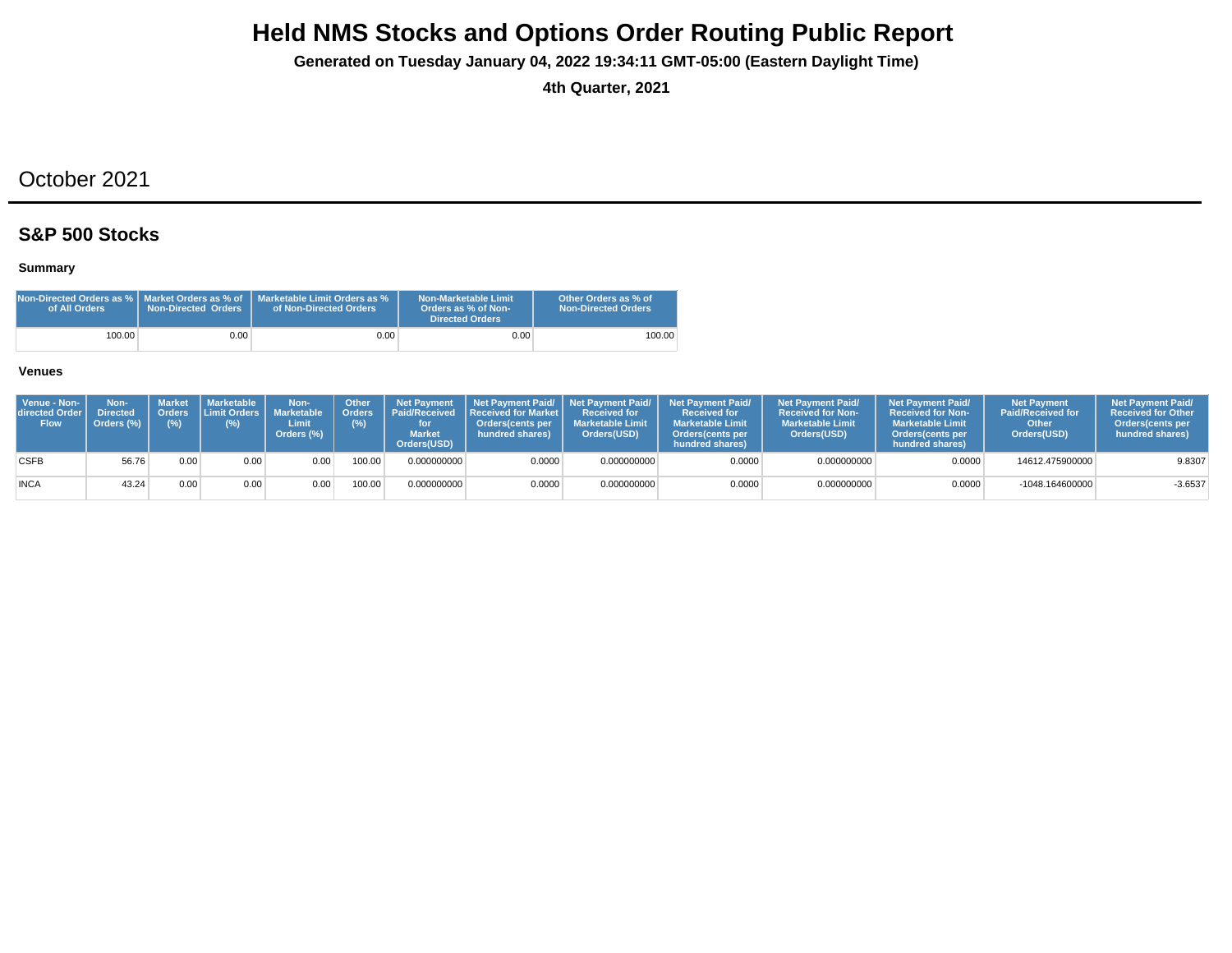**Generated on Tuesday January 04, 2022 19:34:11 GMT-05:00 (Eastern Daylight Time)**

**4th Quarter, 2021**

## October 2021

### **Non-S&P 500 Stocks**

### **Summary**

| of All Orders | <b>Non-Directed Orders</b> | Non-Directed Orders as %   Market Orders as % of   Marketable Limit Orders as %<br>of Non-Directed Orders | Non-Marketable Limit<br>Orders as % of Non-<br><b>Directed Orders</b> | Other Orders as % of<br><b>Non-Directed Orders</b> |
|---------------|----------------------------|-----------------------------------------------------------------------------------------------------------|-----------------------------------------------------------------------|----------------------------------------------------|
| 100.00        | 0.00                       | 0.00 <sub>1</sub>                                                                                         | 0.00                                                                  | 100.00                                             |

| Venue - Non-<br>directed Order I<br><b>Flow</b> | Non-<br><b>Directed</b><br>Orders (%) | <b>Orders</b><br>(%) | ' Market I Marketable<br>Limit Orders   Marketable  <br>(%) | Non-<br>Limit<br>Orders (%) | Other<br>Orders<br>(%) | <b>Net Payment</b><br><b>Market</b><br>Orders(USD) | <b>Paid/Received Received for Market L</b><br>Orders(cents per<br>hundred shares) | <b>Received for</b><br><b>Marketable Limit</b><br>Orders(USD) | Net Payment Paid/ Net Payment Paid/ Net Payment Paid/<br><b>Received for</b><br><b>Marketable Limit</b><br>Orders (cents per<br>hundred shares) | <b>Net Payment Paid/</b><br><b>Received for Non-</b><br><b>Marketable Limit</b><br>Orders(USD) | <b>Net Payment Paid/</b><br><b>Received for Non-</b><br><b>Marketable Limit</b><br>Orders(cents per<br>hundred shares) | <b>Net Payment</b><br><b>Paid/Received for</b><br>Other<br>Orders(USD) | <b>Net Payment Paid/</b><br><b>Received for Other</b><br><b>Orders</b> (cents per<br>hundred shares) |
|-------------------------------------------------|---------------------------------------|----------------------|-------------------------------------------------------------|-----------------------------|------------------------|----------------------------------------------------|-----------------------------------------------------------------------------------|---------------------------------------------------------------|-------------------------------------------------------------------------------------------------------------------------------------------------|------------------------------------------------------------------------------------------------|------------------------------------------------------------------------------------------------------------------------|------------------------------------------------------------------------|------------------------------------------------------------------------------------------------------|
| <b>CSFB</b>                                     | 77.38                                 | 0.00                 | 0.00                                                        | 0.00                        | 100.00                 | 0.000000000                                        | 0.0000                                                                            | 0.000000000                                                   | 0.0000                                                                                                                                          | 0.000000000                                                                                    | 0.0000                                                                                                                 | -3346.446258000                                                        | $-8.8546$                                                                                            |
| <b>INCA</b>                                     | 22.62                                 | 0.00                 | 0.00                                                        | 0.00                        | 100.00                 | 0.000000000                                        | 0.0000                                                                            | 0.000000000                                                   | 0.0000                                                                                                                                          | 0.000000000                                                                                    | 0.0000                                                                                                                 | -1848.544800000                                                        | $-9.2644$                                                                                            |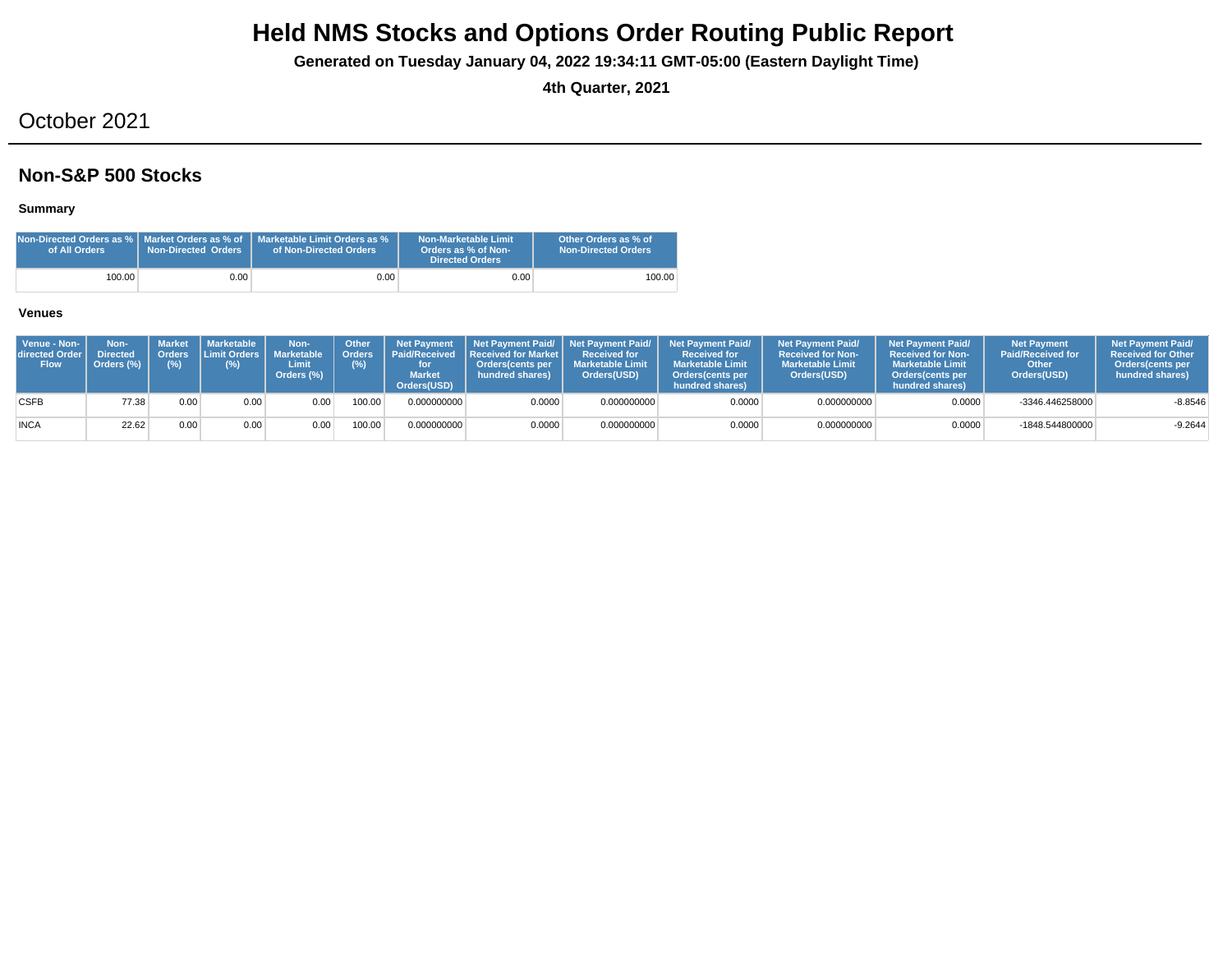**Generated on Tuesday January 04, 2022 19:34:11 GMT-05:00 (Eastern Daylight Time)**

**4th Quarter, 2021**

## November 2021

### **S&P 500 Stocks**

### **Summary**

| Non-Directed Orders as %   Market Orders as % of<br>of All Orders | <b>Non-Directed Orders</b> | Marketable Limit Orders as %<br>of Non-Directed Orders | Non-Marketable Limit<br>Orders as % of Non-<br>Directed Orders | Other Orders as % of<br>Non-Directed Orders |
|-------------------------------------------------------------------|----------------------------|--------------------------------------------------------|----------------------------------------------------------------|---------------------------------------------|
| 100.00                                                            | 0.001                      | $0.00 -$                                               | 0.00                                                           | 100.00                                      |

| Venue - Non-<br>directed Order I<br><b>Flow</b> | Non-<br><b>Directed</b><br>Orders (%) | (% ) | Market   Marketable<br>Orders Limit Orders   Marketable<br>(%) | Non-<br>Limit<br>Orders (%) | <b>Other</b><br>(% ) | <b>Net Pavment</b><br><b>Market</b><br>Orders(USD) | Orders   Paid/Received   Received for Market  <br><b>Orders</b> (cents per<br>hundred shares) | <b>Received for</b><br><b>Marketable Limit</b><br>Orders(USD) | Net Payment Paid/ Net Payment Paid/ Net Payment Paid/<br><b>Received for</b><br><b>Marketable Limit</b><br><b>Orders</b> (cents per<br>hundred shares) | <b>Net Payment Paid/</b><br><b>Received for Non-</b><br><b>Marketable Limit</b><br>Orders(USD) | <b>Net Payment Paid/</b><br><b>Received for Non-</b><br><b>Marketable Limit</b><br><b>Orders</b> (cents per<br>hundred shares) | <b>Net Payment</b><br><b>Paid/Received for</b><br>Other<br>Orders(USD) | <b>Net Payment Paid/</b><br><b>Received for Other</b><br><b>Orders</b> (cents per<br>hundred shares) |
|-------------------------------------------------|---------------------------------------|------|----------------------------------------------------------------|-----------------------------|----------------------|----------------------------------------------------|-----------------------------------------------------------------------------------------------|---------------------------------------------------------------|--------------------------------------------------------------------------------------------------------------------------------------------------------|------------------------------------------------------------------------------------------------|--------------------------------------------------------------------------------------------------------------------------------|------------------------------------------------------------------------|------------------------------------------------------------------------------------------------------|
| <b>CSFB</b>                                     | 52.68                                 | 0.00 | 0.00                                                           | 0.00                        | 00.00                | 0.000000000                                        | 0.0000                                                                                        | 0.000000000                                                   | 0.0000                                                                                                                                                 | 0.000000000                                                                                    | 0.0000                                                                                                                         | 2107.262700000                                                         | 2.6894                                                                                               |
| <b>INCA</b>                                     | 47.32                                 | 0.00 | 0.00                                                           | 0.00                        | 100.00               | 0.000000000                                        | 0.0000                                                                                        | 0.000000000                                                   | 0.0000                                                                                                                                                 | 0.000000000                                                                                    | 0.0000                                                                                                                         | -970.297500000                                                         | $-8.8378$                                                                                            |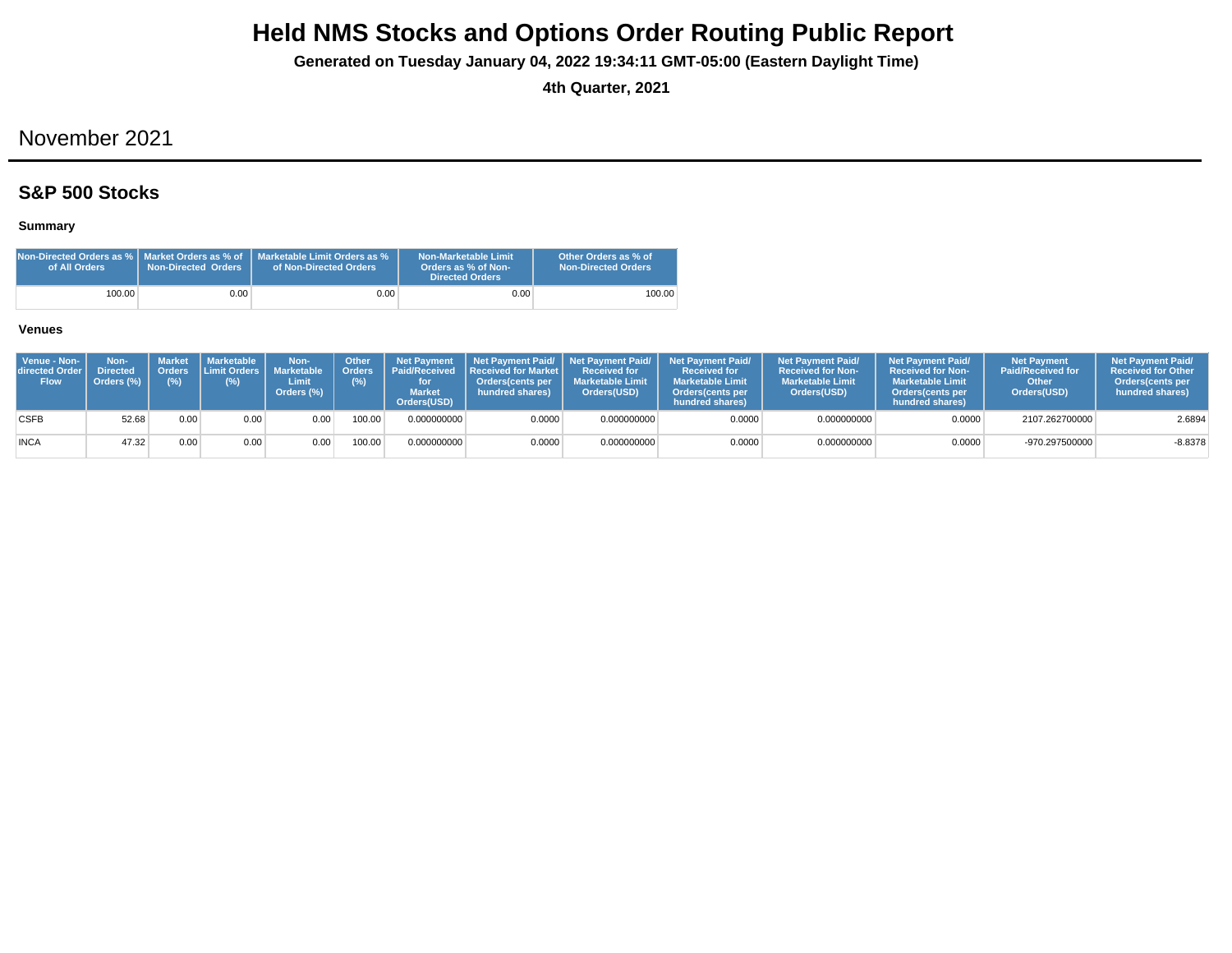**Generated on Tuesday January 04, 2022 19:34:11 GMT-05:00 (Eastern Daylight Time)**

**4th Quarter, 2021**

## November 2021

### **Non-S&P 500 Stocks**

**Summary**

| of All Orders | <b>Non-Directed Orders</b> | Non-Directed Orders as %   Market Orders as % of   Marketable Limit Orders as %<br>of Non-Directed Orders | Non-Marketable Limit<br>Orders as % of Non-<br><b>Directed Orders</b> | Other Orders as % of<br><b>Non-Directed Orders</b> |
|---------------|----------------------------|-----------------------------------------------------------------------------------------------------------|-----------------------------------------------------------------------|----------------------------------------------------|
| 100.00        | 0.00                       | $0.00\,$                                                                                                  | 0.00                                                                  | 100.00                                             |

| Venue - Non-<br>directed Order I<br><b>Flow</b> | Non-<br><b>Directed</b><br>Orders (%) | Orders<br>$(\%)$ | Market   Marketable<br><b>I Limit Orders I</b><br>(%) | Non-<br><b>Marketable</b><br>Limit<br>Orders (%) | <b>Other</b><br>Orders <sup>'</sup><br>(%) | <b>Net Payment</b><br><b>Market</b><br>Orders(USD) | Paid/Received Received for Market I<br><b>Orders</b> (cents per<br>hundred shares) | <b>Received for</b><br><b>Marketable Limit</b><br>Orders(USD) | Net Payment Paid/ Net Payment Paid/ Net Payment Paid/<br><b>Received for</b><br><b>Marketable Limit</b><br>Orders (cents per<br>hundred shares) | <b>Net Payment Paid/</b><br><b>Received for Non-</b><br><b>Marketable Limit</b><br>Orders(USD) | <b>Net Payment Paid/</b><br><b>Received for Non-</b><br><b>Marketable Limit</b><br><b>Orders</b> (cents per<br>hundred shares) | <b>Net Payment</b><br><b>Paid/Received for</b><br>Other<br>Orders(USD) | <b>Net Payment Paid/</b><br><b>Received for Other</b><br>Orders (cents per<br>hundred shares) |
|-------------------------------------------------|---------------------------------------|------------------|-------------------------------------------------------|--------------------------------------------------|--------------------------------------------|----------------------------------------------------|------------------------------------------------------------------------------------|---------------------------------------------------------------|-------------------------------------------------------------------------------------------------------------------------------------------------|------------------------------------------------------------------------------------------------|--------------------------------------------------------------------------------------------------------------------------------|------------------------------------------------------------------------|-----------------------------------------------------------------------------------------------|
| <b>CSFB</b>                                     | 81.30                                 | 0.00             | 0.00                                                  | 0.00                                             | 100.00                                     | 0.000000000                                        | 0.0000                                                                             | 0.000000000                                                   | 0.0000                                                                                                                                          | 0.000000000                                                                                    | 0.0000                                                                                                                         | -2922.974600000                                                        | $-6.7161$                                                                                     |
| <b>INCA</b>                                     | 18.70                                 | 0.00             | 0.00                                                  | 0.00                                             | 100.00                                     | 0.000000000                                        | 0.0000                                                                             | 0.000000000                                                   | 0.0000                                                                                                                                          | 0.000000000                                                                                    | 0.0000                                                                                                                         | -1425.243500000                                                        | $-8.1681$                                                                                     |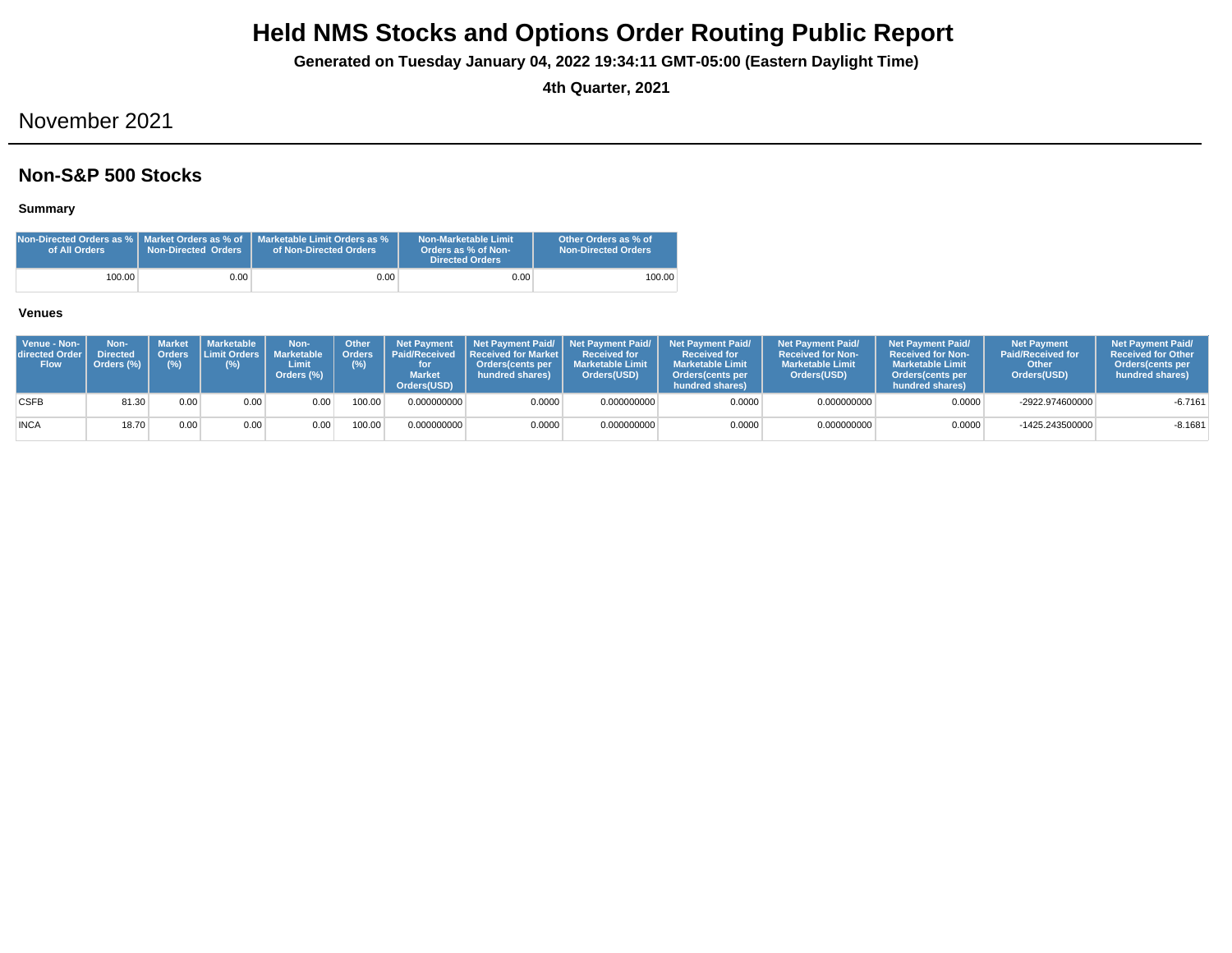**Generated on Tuesday January 04, 2022 19:34:11 GMT-05:00 (Eastern Daylight Time)**

**4th Quarter, 2021**

## December 2021

### **S&P 500 Stocks**

### **Summary**

| Non-Directed Orders as %   Market Orders as % of<br>of All Orders | Non-Directed Orders | Marketable Limit Orders as %<br>of Non-Directed Orders | Non-Marketable Limit<br>Orders as % of Non-<br><b>Directed Orders</b> | Other Orders as % of<br><b>Non-Directed Orders</b> |
|-------------------------------------------------------------------|---------------------|--------------------------------------------------------|-----------------------------------------------------------------------|----------------------------------------------------|
| 100.00                                                            | 0.001               | 0.001                                                  | 0.00                                                                  | 100.00                                             |

| Venue - Non-<br>directed Order I<br><b>Flow</b> | Non-<br><b>Directed</b><br>Orders (%) | <b>Orders</b><br>(%) | Market   Marketable<br><b>Limit Orders I</b><br>(%) | Non-<br>Marketable<br>Limit<br>Orders (%) | <b>Other</b> | <b>Net Pavment</b><br>Orders   Paid/Received<br><b>Market</b><br>Orders(USD) | <b>Received for Market L</b><br>Orders(cents per<br>hundred shares) | Received for<br><b>I</b> Marketable Limit<br>Orders(USD) | Net Payment Paid/ Net Payment Paid/ Net Payment Paid/<br><b>Received for</b><br><b>Marketable Limit</b><br>Orders(cents per<br>hundred shares) | <b>Net Payment Paid/</b><br><b>Received for Non-</b><br><b>Marketable Limit</b><br>Orders(USD) | <b>Net Payment Paid/</b><br><b>Received for Non-</b><br><b>Marketable Limit</b><br><b>Orders</b> (cents per<br>hundred shares) | <b>Net Payment</b><br><b>Paid/Received for</b><br>Other<br>Orders(USD) | <b>Net Payment Paid/</b><br><b>Received for Other</b><br><b>Orders</b> (cents per<br>hundred shares) |
|-------------------------------------------------|---------------------------------------|----------------------|-----------------------------------------------------|-------------------------------------------|--------------|------------------------------------------------------------------------------|---------------------------------------------------------------------|----------------------------------------------------------|------------------------------------------------------------------------------------------------------------------------------------------------|------------------------------------------------------------------------------------------------|--------------------------------------------------------------------------------------------------------------------------------|------------------------------------------------------------------------|------------------------------------------------------------------------------------------------------|
| <b>CSFB</b>                                     | 52.41                                 | 0.00                 | 0.00                                                | 0.00                                      | 00.00        | 0.000000000                                                                  | 0.0000                                                              | 0.000000000                                              | 0.0000                                                                                                                                         | 0.000000000                                                                                    | 0.0000                                                                                                                         | 324.157500000                                                          | 0.7611                                                                                               |
| <b>INCA</b>                                     | 47.59                                 | 0.00                 | 0.00                                                | 0.00 <sub>1</sub>                         | 100.00       | 0.000000000                                                                  | 0.0000                                                              | 0.000000000                                              | 0.0000                                                                                                                                         | 0.000000000                                                                                    | 0.0000                                                                                                                         | 316.759100000                                                          | 3.9865                                                                                               |